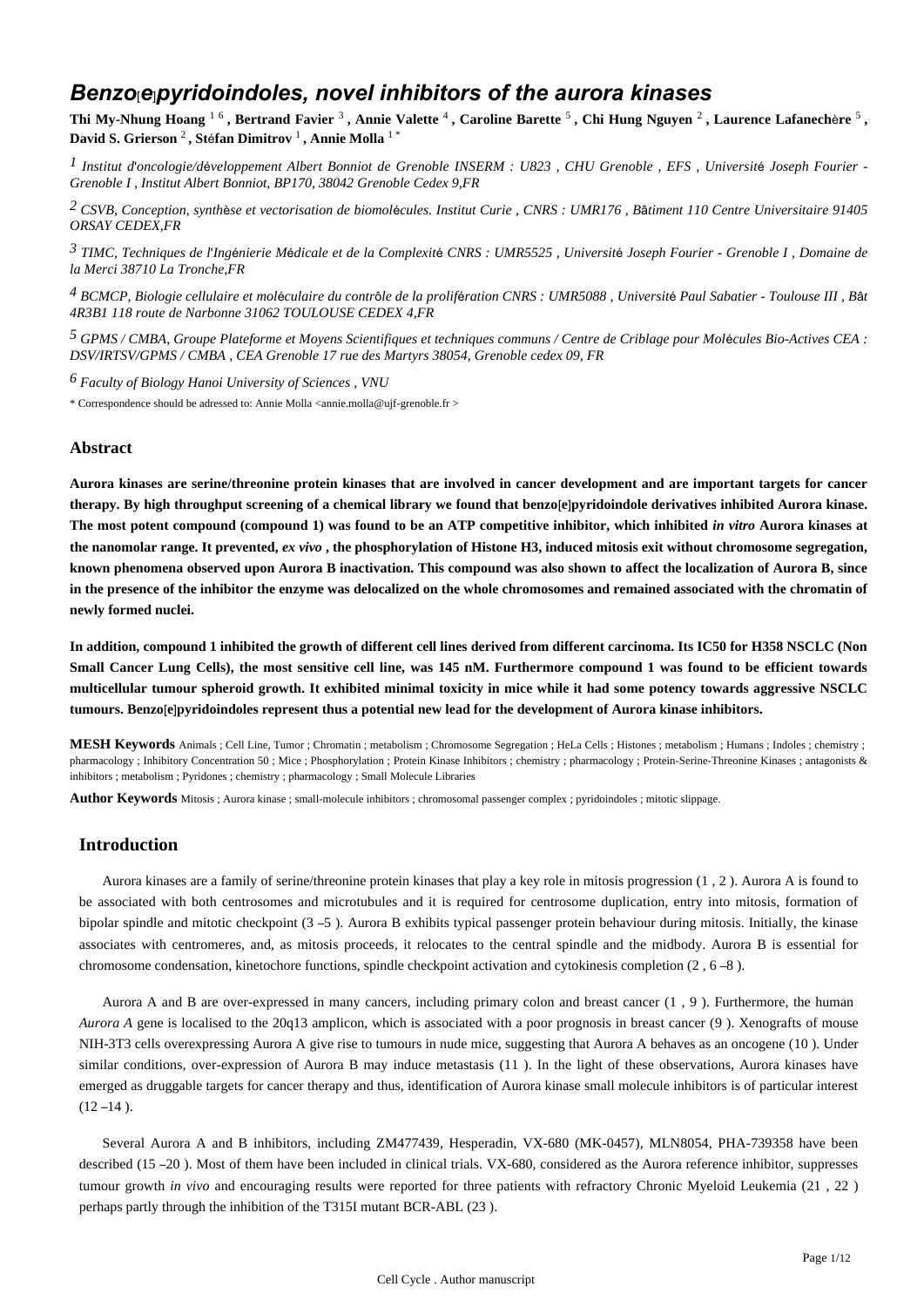The *in vitro* high throughput screening of the proprietary Institut Curie-CNRS small molecule library of 6560 compounds allowed the identification of benzo[e]pyridoindoles as new inhibitors of Aurora kinases. *Ex vivo* assays in HeLa cells showed that the identified best hit (compound 1, C1) inhibited the activity of Aurora B and mimicked the phenotype obtained after siRNA suppression of Aurora B expression. Experiments with several other tumour cell lines demonstrated that the C1 significantly affected tumour cell growth in either two- or three-dimensional cultures. C1 when used in the treatment of mice bearing H358 tumours with C1 suppressed tumour cell growth. Benzo[e]pyridoindoles are thus proposed as leads for the development of Aurora kinase inhibitors.

# **Materials and Methods**

# **Recombinant proteins**

Recombinant Histone H3 and kinase domain of Aurora A were expressed in E. coli and purified to homogeneity. VX-680 was purchased from Kava technology Inc, while paclitaxel and nocodazole were from Sigma.

### **Protein kinase assay**

The protein kinase assay was performed in 20 mM Tris-HCl, 20 mM KCl, 20 mM MgCl<sub>2</sub> 0.4 mM ATP, 0.4 mM DTT, pH 7.5. Recombinant histone H3 was used as substrate. The reaction started by the addition of the recombinant enzyme. After 1 hour of incubation at 37 °C the remaining ATP was monitored by addition of kinase-Glo™ (Promega, France) under the conditions suggested by the supplier. Ten minutes later the fluorescence was recorded with a Fluostar Optima (BMG Labtechnologies). Staurosporine (0.5 mM) was used as positive control.

#### **High throughput screening**

The assay was performed as described above in black 96-well plates and started with the addition of the Aurora A kinase domain. The Z-factor of the assay was estimated to be 0.77 (24 ). The primary screening was performed in triplicate at compound concentration of 15 μ M (the compounds were dissolved in 0.3 % DMSO) and the selected hits were tested again at a concentration of 1.5 μM. IC50 was defined as the compound concentration that leads to 50 % of inhibition.

#### **Kinase profiling and IC50 determination**

Assays were performed on the RBC's DiscoveryDot nanoliter screening platform (Reaction Biology Corp, USA), which combines the advantages of both radioisotopes and microarrays. A kinase profiling was performed with 36 recombinant kinases. Compound 1 was tested in duplicate, at the final concentration of 1  $\mu$ M. Staurosporine was used as internal control. ATP concentration was 1  $\mu$ M for all reactions. The purity of the molecule 1 was superior to 95 % and its synthesis is described in (25 ).

Compound 1, VX-680 and Staurosporine were tested against five selected kinases in a 10-dose serial dilution starting at 2 μM; ATP concentration was 1 μM for all reactions. Assays were run in duplicate. IC50 was defined as the compound concentration that leads to 50 % of inhibition.

# **Cell culture**

HeLa, HCT-116, Hek-293 and LL/2 were grown on Dulbecco's modified Eagle's medium (Biowhittaker, Europe). H358 cells were propagated in RPMI. Media were supplemented with 10% foetal bovine serum (Biowhittaker, Europe).

HeLa (Aurora B –GFP) stable cell lines were already described elsewhere (26 ). HEK-293 cells were transfected with a plasmid expressing the fusion histone H2A – GFP and then a clonal fluorescent cell was selected and amplified.

Cell proliferation assays were conducted in 96 well cultures plates. Assays were run in triplicate. Serial dilution of compounds started at 2 μM and viability was estimated, at day 5, by addition of MTT cell counting (Promega).

### **The multicellular tumor spheroid (MTS) model**

We have adapted the hanging-drop method (28) to produce HCT116 spheroids of similar diameters. 500 cells were suspended on the lid of an agar coated 24-petri dishes containing culture media. 48h later the spheroids were transferred to the culture medium. Spheroid volumes were measured before drug treatment  $(D_0)$ . HCT116 spheroids were treated for 5 days with different concentrations of the compounds. Control HCT116 spheroids were grown under the same conditions, but without drug treatment. The size of each spheroid was determined by measuring 2 orthogonal diameters  $(d_1 \text{ and } d_2)$  using an inverted microscope. The volume was calculated according to the formula: V=4/3 $\pi r^3$  where r=1/2 $\sqrt{d}$ ,  $x d_2$ . Spheroid growth was calculated by measuring the variations in volume.

#### **Ex vivo microscopy**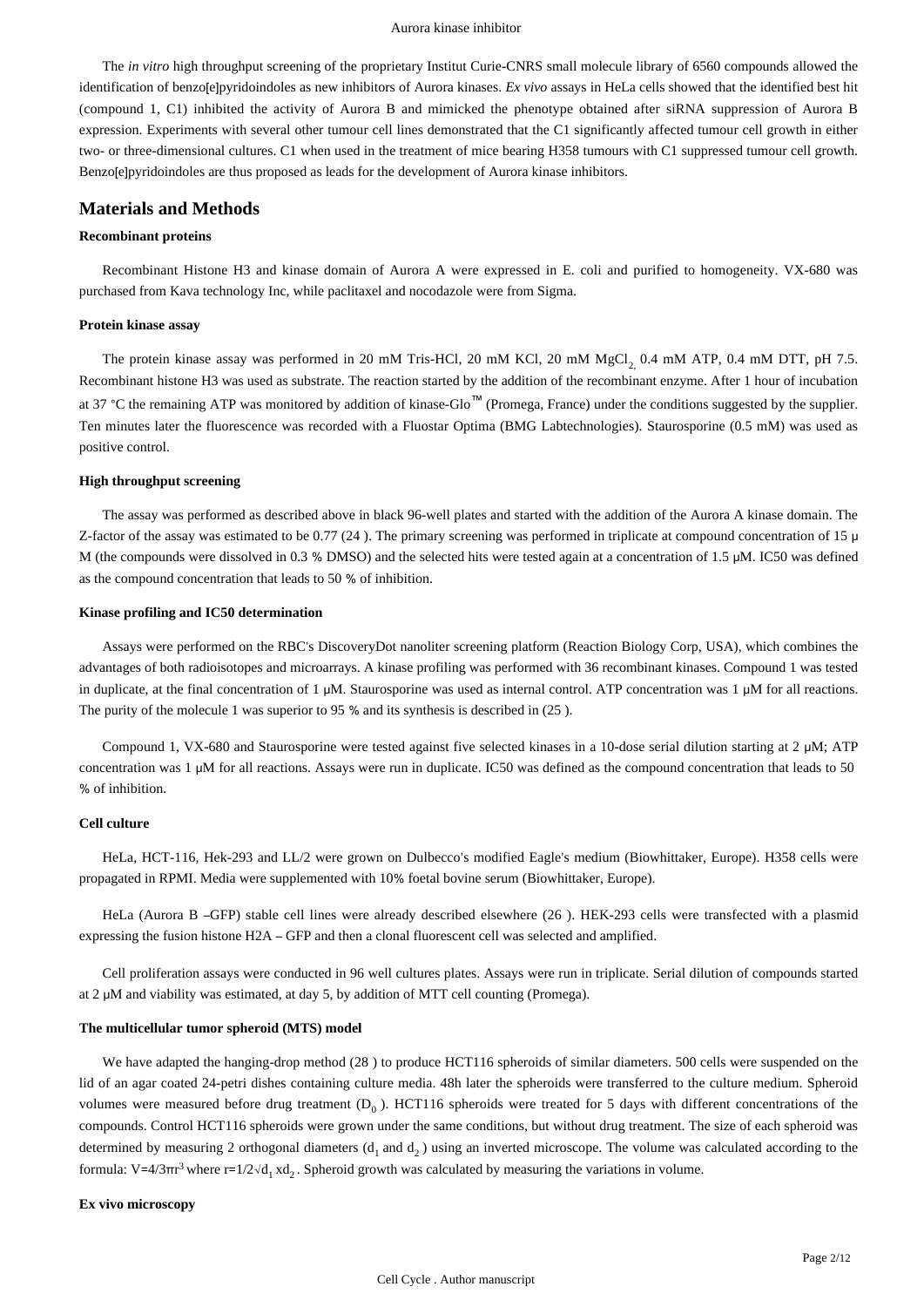*Ex vivo* experiments were conducted on cells grown on Lab-Tek chambered coverglass (Nalge Nunc International) and maintained under standard culture conditions as described in 26. Images were acquired on a Zeiss LSM510 system using a Planapochromat 40 X water immersion objective. GFP was excited with a 488 nm Argon 2 laser (power varying from 0.1 to 2%). Confocal slices are shown.

#### **Immunofluorescence**

Cells grown for 24 hours on glass coverslips were fixed at  $37^{\circ}$ C in 4% formaldhehyde, 2% sucrose and then immunofluorescences were then performed as described in (27 ). Phosphorylated Histone H3 was detected by a polyclonal rabbit antibody (Upstate). Aurora B was detected by using mouse monoclonal AIM-1 (1/100, Transduction Laboratories). DNA was visualized with 0.1 mM Hoechst 33342 (Sigma). Images were collected with a ZEISS 510 Laser Scanning Confocal microscope with a 63x immersion oil objective. Slices of 0.5 micron are shown.

Cells seeded on glass-coverslips were arrested in mitosis by the addition of paclitaxel (33 nM). Immunohistochemistry was performed on 8 nm thick frozen sections as describe above.

# **In vivo experiments**

*In vivo* experiments were conducted on four-weeks old female Swiss nude mice (Iffa Credo, Marcy l'Etoile, France). After one week of adaptation in the animal facility (French agreement number A38-516-01), the mice were inoculated subcutaneously with  $2 \times 10^6$ exponentially growing H358 cells mixed with growth factor free matrigel (1/1, BD). Tumours were established at seven days post-injection. Then the mice from each cage were randomly divided into two groups, which allowed the equalization of the mean tumour size of each group. Tumour volumes were determined by measuring two perpendicular diameters using a clipper and then calculated as follows:  $V = d_1^2 \times d_2/2$ , where  $d_1$  and  $d_2$  are the smallest and the largest diameters, respectively. One mice group (7 animals) received the treatment (compound 1, 100 μg per 20 g mouse in vehicle buffer (PEG 300/PBS/DMSO; 5/4/1) intraperitoneally, whereas the control group (6 mice) was injected with vehicle only. Mice were injected four times a week (Monday, Tuesday, Thursday and Friday). Once a week, mice were weighed and the volumes of the tumours were measured. Only one animal (from the control group) displayed a weight loss and was sacrificed. All other mice received 23 injections, then sacrificed and autopsied. For further analysis, blood was sampled and tumours were dissected and weighed. A piece of tumour was also embedded in OCT compound and frozen for immuno-histochemistry experiments. A second similar separate experiment that included five animals for each group was also carried out.

### **Results**

### **High throughput screening for identification of Aurora kinase inhibitors**

We have developed an Aurora kinase assay for the identification of small molecule inhibitors of Aurora kinases. The assay is based on the phosphorylation of recombinant histone H3 by a purified recombinant Aurora A kinase domain under non-saturating ATP concentrations (see Materials and Methods for detail). The calculated statistical Z' factor was 0.77 making the assay suitable for high throughput screening. In the screen of the Institut Curie-CNRS proprietary library (http://chimiotheque-nationale.enscm.fr ), which contains 6560 distinct mono- to penta-heterocyclic compounds, forty molecules were found to inhibit Aurora kinase by more than 50 % when assayed at a concentration of 15 μM.

Of the fourteen most active compounds identified, six belong to the benzo[e]pyridoindole family (Figure 1 ). Non-pertinent "hits" corresponding to bi- and tricyclic aromatic compounds bearing reactive (aldehyde) functionality were also found. Because of their high chemical reactivity such compounds were considered as false positive and discarded.

The most potent molecules **1** and **2** exhibit an OMe group at the 3-position of the benzo (A-ring). However, the observed high activities of compounds **3** and **5** allow the conclusion that this position of the OMe group is not a requirement for activity, and can be further moved to the 4-position (Figure 1 ). The presence of an alkyl chain at position 8 is, however, crucial for the inhibitory effect of these molecules, since its absence resulted in a clear loss in activity (compare **1** with **4** ). Replacement of the pyridinone carbonyl oxygen by a hydrogen (**7** ) or a chlorine atom (**6** ) resulted also in a loss of activity. Finally, the double modification in which R1 and R2 were changed, as in **8** , led to almost complete loss of activity as measured at 1.5 μM.

In an independent study (C. Cochet, personal communication) compounds 1–8 were evaluated *in vitro* for their activity against Casein Kinase II (CKII). In this screen compound 6 was found active. The other indole compounds displayed essentially no affinity for CKII. With this in mind, we have further focused on the characterization of the biological activity of benzo[e]pyridoindole 1 (C1), the compound showing the strongest inhibitory effect (Figure 1 ), and we have compared its activity with that of the reference Aurora kinase inhibitor VX-680 (22 ).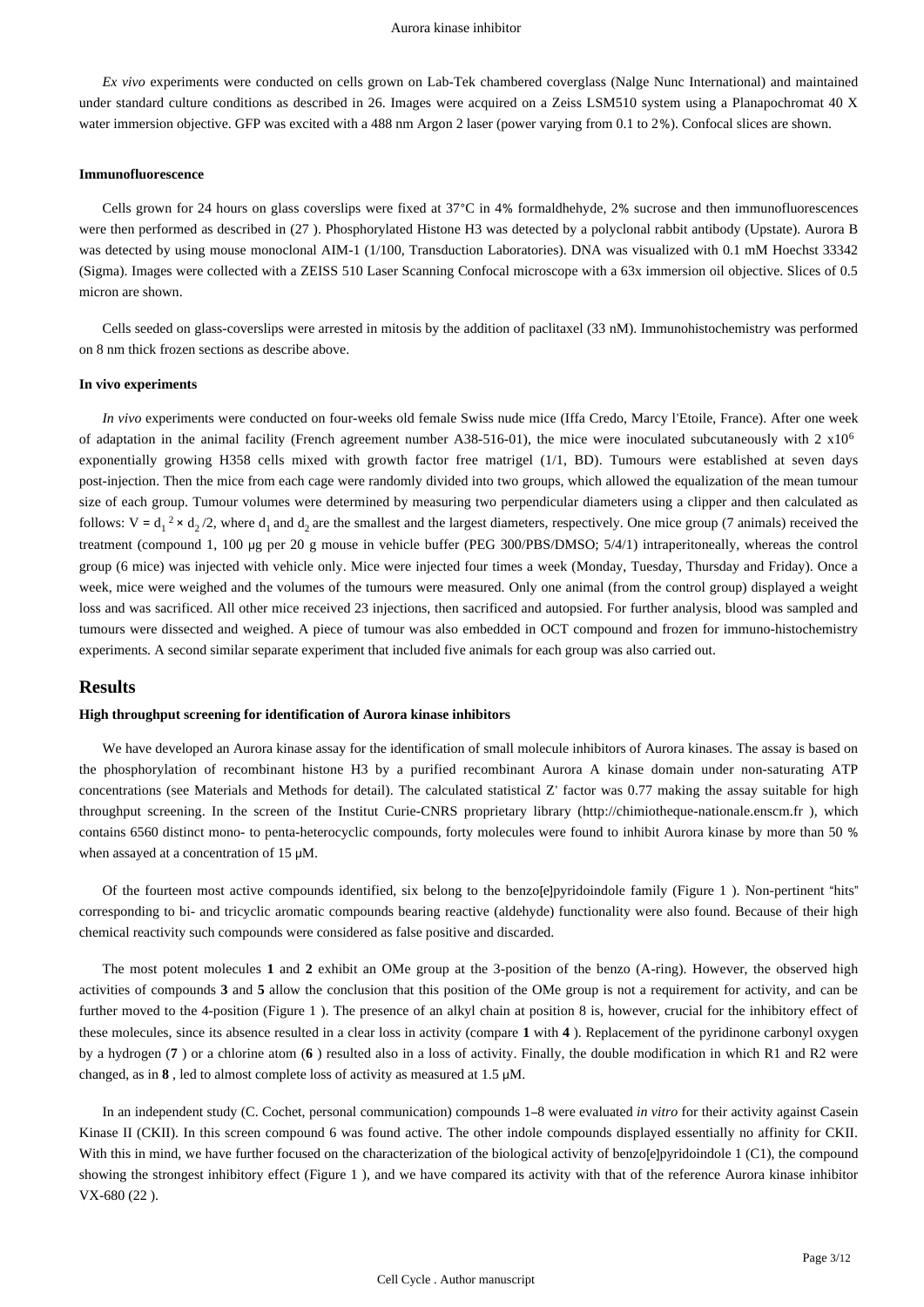The specificity of the molecule C1 (at 1 μM concentration) towards a panel of 36 different kinases was analysed (Figure 2 ). Most of the kinases tested were not affected by the presence of C1 (Figure 2A ). C1 targets essentially Aurora A, MELK and FGFR1 kinases. These kinases were inhibited by 91, 96 and 92 %, respectively (Figure 2A ). C1 had also some inhibitory activity towards CHK1, MEK1, RSK1, RSK2 but did not target the cell cycle kinases CDK and PLK (Figure 2A ). Among the Aurora kinase family, C1 exhibited an IC50 of 61 nM, 31 nM and 124 nM for the Aurora kinases A, B and C, respectively (Figure 2B ). These IC50 were similar to those determined in the same assay for VX-680, but the selectivity of the two inhibitors was slightly different. Indeed, VX-680 was more potent towards Aurora A, while the highest inhibitory effect of C1 was towards Aurora B. C1 inhibited both CHK1 (IC 50 = 262 nM) and MELK (IC50 = 42 nM), whereas VX-680 was poorly efficient towards these kinases. Both inhibitors exhibited thus different selectivity (Figure 2B ), although both of them are ATP competitive Aurora inhibitors (Figure 2C and (17 )).

### **Effect of C1 on HeLa cells**

The Aurora kinase inhibition efficiency of C1 was also studied *ex vivo* in HeLa cells in culture (Figures 3 and 4 ). To directly demonstrate the inhibitory effect of C1 we have studied the phosphorylation status of histone H3 by Western blotting (histone H3 is one of the favoured substrate of Aurora B and the entry in mitosis correlates with a burst in histone 3 phosphorylation). (Figures 3 A and 4 A ). Treatment of the cells with C**1** led to a significant decrease of H3 phosphorylation in mitotic HeLa cells (Figure 3A ). Moreover treatment of HeLa cells with compound 1 resulted in severe morphological perturbations of the HeLa cell nuclei (Figures 3B, 3C ). In particular, cells acquired enlarged lobed nuclei. Quantification showed that treatment with either C1 (2 μM) or VX-680 (300 nM) resulted in the generation of a comparable number of cells with such irregular nuclei (21 % for C1 and 23 % for VX-680, Figure 3C ). Note that under the same conditions, only ~1% of the control non-drug treated cells exhibited irregular nuclei (Figure 3C).

Treatment with C1 led also to cell polyploidy (Figure 3D ). Mitotic (or 4N) cells represent about 12.5 % of the population in the control, whereas they increase to 30 % in the presence of compound 1 (Figure 3D ). Moreover the drug-dependent generation of enlarged nuclei (Figure 3B ) correlates with a significant increase of ploidy (58 % of the cells are polyploid in the presence of 700 nM compound 1, Figure 3D ). These phenotypes (lobed nuclei and polyploid cells) were associated with an inactivation of Aurora-B (1 ), suggesting that C1 is an efficient inhibitor of the Aurora B kinase activity.

Following an overnight paclitaxel treatment, the bulk mitotic cells tested positive for phospho-histone H3 (~37% of the total cell population), whereas only 3% of the total cell population was scored positive in the presence of compound 1 (2 μM) as compared to 1% for VX-680 (300 nM), the reference Aurora B kinase inhibitor (Figure 4 A, B ). Note that upon C1 treatment the 4N cells number increased ~3-fold (Figure 3D ), but nonetheless a very strong inhibition of H3 phosphorylation was observed in the drug treated cells (Figure 4 A-C ). The depletion of Aurora B kinase or its inactivation allowed paclitaxel treated cells to escape mitosis (mitotic slippage) (16 ). If C1 is really responsible for inactivating Aurora B, mitotic slippage should also be observed. With this in mind, we treated cells overnight with paclitaxel (33 nM), then added increasing C1 concentrations and pursued the incubation for two hours (Figure 4C ). The percentage of lobed nuclei was negligible in the control and in the 0.5 μM C1 treated cells. The increase of C1 concentration up to 1 μM dramatically affected the cells. Indeed, while 37 % of the cells were in metaphase in the control, this percentage decreased to less than 5 % in the presence of 1 μM C**1** . At 0.5 μM C1 essentially no polyploid cells and no cells with irregular nuclei were observed. At 1 μM C1 a drastic increase of such "defective" cells was detected, i.e. ~22 % of the total cell population exhibited such morphological defects (Figure 4 C ). Together, these data show that cells treated with both paclitaxel and C1 exhibited mitotic slippage and therefore, reinforce the conclusion that C1 is an inhibitor of the Aurora B kinase activity.

The absence of Aurora B or the inhibition of its activity affected chromosome segregation (15 ) and thus, treatment with C1 was expected to have the same effect, which should result in the strong polyploidy already observed (Figure 3 ). To study this in real time, we have used time-lapse microscopy and stable cell lines expressing GFP-H2A, cells which allow visualization of chromatin DNA (Figure 4D and E ). The control cells (without drug treatment) showed a typical mitotic behaviour with properly aligned chromosomes at metaphase, which, as mitosis proceeded, were segregated and gave finally rise to the nuclei of the two daughter cells (Figure 4D). The treatment with 1μM C1 inhibited the chromosome alignment and the formation of metaphasic plate, chromosomes failed to segregate, and with time they loose their rodlike shape, decondensed and formed interphase like structure (Figure 4E ), In all analyzed cells (more than 30 in three separate experiments), the interphase type chromatin was always connected by bridges (see Figure 4E , 46 min). These data demonstrate that upon treatment with C1 cells exit from mitosis without segregating chromosomes.

Interference with the function of the protein passenger complex resulted in a distribution of its members on the entire chromosome (2 ). Treatment with C1 inhibited the enzymatic activity of Aurora B, and thus one should expect similar effects in the presence of C1. To test this we have followed in real time by time-lapse microscopy the mitotic behaviour of Aurora B-GFP in stable HeLa cell lines in the presence or absence of C1 (Figure 5 ). Aurora B-GFP, in the control cells, had a typical passenger protein localisation, decorating the centromeres at metaphase and then transferring to the central spindle and the midbody as mitosis proceeded (Figure 5A ). As expected for an Aurora B inhibitor, C1 prevented centromere alignment on the metaphasic plate (Figure 5A , C1 500 nM). Treatment with 1 μM C1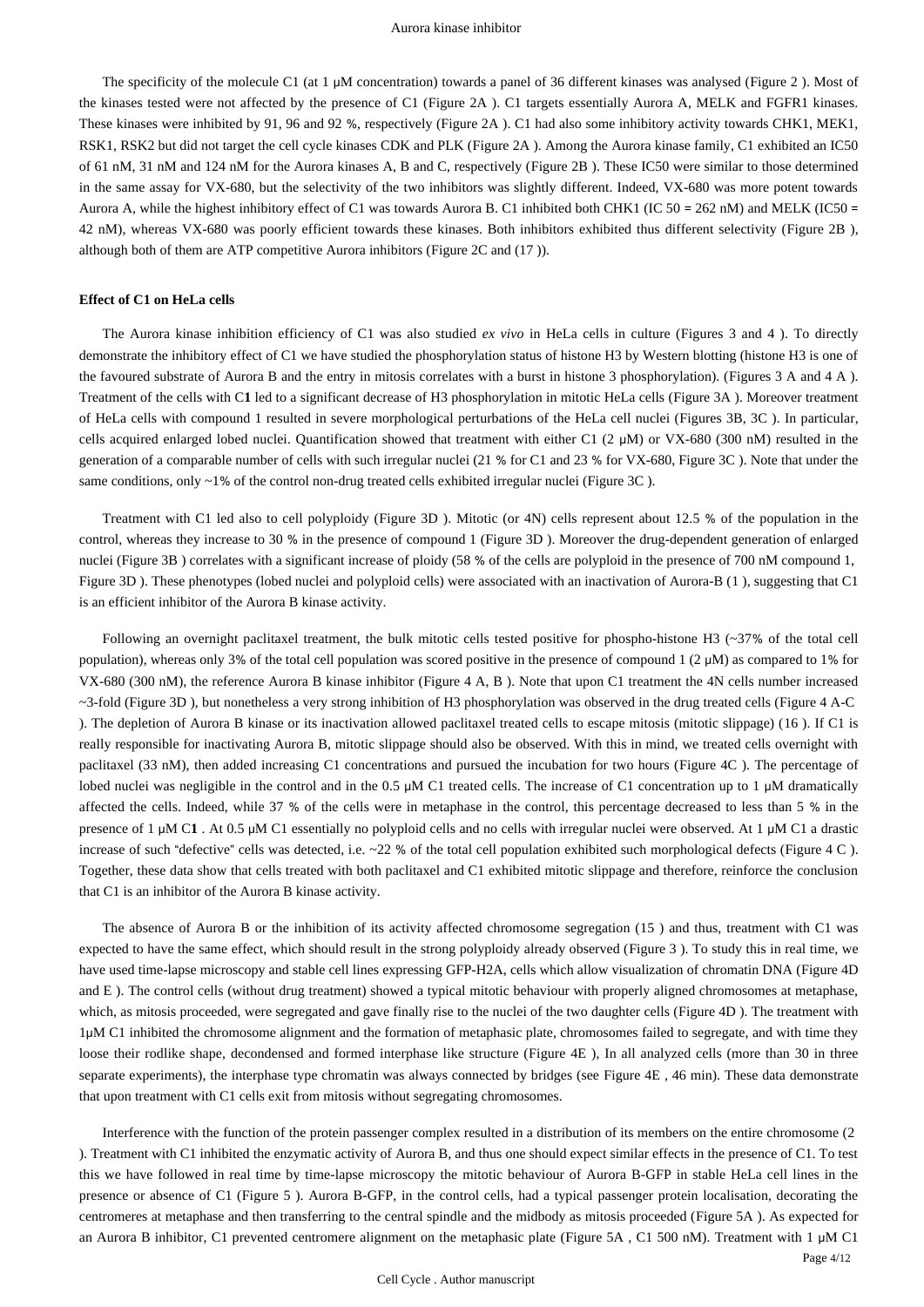resulted in the partial dissociation of the GFP-tagged Aurora kinase from the centromeres (40 minutes point, Figure 5A ) and with time, Aurora B-GFP decorated also the entire chromatin (100 minutes, Figure 5A ). A similar behaviour of Aurora B-GFP was observed upon treatment with VX-680, the effect being observed with a concentration of 300 nM (Figure 5A ). Immunofluorescense microscopy showed that the treatment with C1 of paclitaxel arrested mitotic cells resulted in a partial redistribution of the endogenous Aurora B on whole chromosomes (Figure 5B ), a result in agreement with the time-lapse microscopy data.

In summary, these data illustrate in real time that the treatment of the cells with C1 affected similarly to VX-680 the behaviour of Aurora B during the cell cycle, but with 2–3 fold smaller efficiency (1 μM of C1 was necessary to observe effect close to those found with 300 nM VX-680, see figure 5 ).

### **Effect of C1 treatment on tumour cell line viability**

The viability of tumour cell lines upon C1 treatment was investigated and compared with the effect of VX-680. Four distinct cell lines (HeLa, LL/2, H358 and HCT-116) were grown as adherent cells and the concentration that inhibits growth by two (IC50) was determined ( Figure 6A ). Compound 1 was found to be more potent than VX-680 to inhibit growth of HeLa cells. In the other cell lines studied it was found to be between 1.6 to 8.9 less potent than the VX-680 (Figure 6A ). Hematopoietic and lung cancer cells behaved mostly like HCT116 cells, i.e. the effect of C1 was 6–7 fold less than this of VX-680 (data not shown). We have also investigated the effects of C1 on the HCT-116 carcinoma cells growing as MCTS by measuring the volumes of the spheroids. After treatment for 5 days the IC50 for HC-T116 spheroid growth inhibition was 1066 nM for compounds 1, while it was of 108 nM for VX-680 (Figure 6A ).

#### **Effect of C1 on tumour growth in mice**

The efficiency of compound 1 was also studied in mice bearing H358 tumours. Mice bearing H358 tumours were injected with either C1 (5 mg/kg) and with the vehicle or vehicle only. The concentration of C1 was limited by its solubility in aqueous buffer. Mice were healthy after repetitive injections of the compound and grew normally. The only anomaly observed was related to the kidneys, which were slightly less coloured. Blood analysis indicated neutropenia in the mice repetitively treated with C1 (average  $1 \times 10^6$  neutrophil/l) compared to the control mice (average  $2.6 \times 10^6$  neutrophil/l).

In the control group, tumours grew progressively and except for one, their growing index (i.e. the ratio of the tumour volume measured at the indicated time ( $V_D$ ) to the initial (days 7 and 8) volume of the tumour ( $V_o$ )) was ~3.5 at the end of the experiment (day 51, Figure 6B ). Upon injection of C1, the tumour growth index was found to be very dispersed. Three tumours were still decreased in size at day 30, while the others behaved as control tumours. At day 37 only two tumours have regressed, while four had an index of 1 and one was growing. At day 44 two tumours increased in size (index 5.3 and 2.8) whereas two were still under control (index inferior at 1). At the end of the experiment (day 51) one tumour in the treated group has an index smaller than 1 (index 0.2). Conversely one tumour has an index superior to 6 suggesting that repetitive injections induced resistance to compound 1. Consequently the differences (mean tumour index and dispersion) between treated and control tumours were not statistically significant (Student-t and Fisher-F test). Importantly, tumours with a decreased size (growth index below 1) were always found in the treated group after 30 days. We also found that the level of H3-phosphorylation was lower in the tumours of the C1 treated mice compared to those of the untreated control mice (Figure 6C ). Similar results were obtained in a second separate experiment (data not shown).

# **Discussion**

By screening a library containing 6560 mono- to penta-heterocyclic compounds, we have identified forty molecules able to significantly inhibit Aurora A kinase. The most active compounds belong to the benzo[e]pyridoindole family. These active benzopyridoindoles exhibit a "crescent moon" shape determined by the benzo[e] ring fusion. This geometry seems to offer the best complimentary shape to the Aurora kinase ATP site, since only two amongst the two hundred tetracyclic indole compounds screened (including the related benzo[g] and benzo[f]pyridoindoles and linear pyrido[4,3-b]carbazoles (ellipticine analogues)) displayed some weak inhibitory activity at 1.5 μM. The best hit (C1) was shown to be a potent *in vitro* , inhibitor of the three different Aurora kinases with IC50 of 61 nM, 31 nM and 124 nM for Aurora A, B and C, respectively. The profiling results reveal that C1 also efficiently inhibits also two other kinases, FGFR and MELK. MELK, maternal embryonic leucine zipper kinase, exhibits maximal activity during mitosis but its physiological substrates are unknown (29 ).

Several different families of Aurora kinase inhibitors have now been identified and the structural basis for their inhibition selectivity was described (30 ). For example, the tight association of either VX-680 or hesperadin with the hydrophobic pocket in the active site determined the high selectivity of the inhibitors (31 –33 ). Note that C1, as hesperadin (a member of the SU-family of indolinone type kinase inhibitors), exhibits a cyclic amide functionality (15 ). Two-dimensional superimposition of C1 and hesperadin via their amide functionalities showed that the three phenyl rings in hesperadin form a "disconnected" crescent moon shape type structure, suggesting that C1 interacts with Aurora kinases in a manner similar to that of hesperadin, i.e. it may form a tight complex with the hydrophobic pocket of the kinase active site.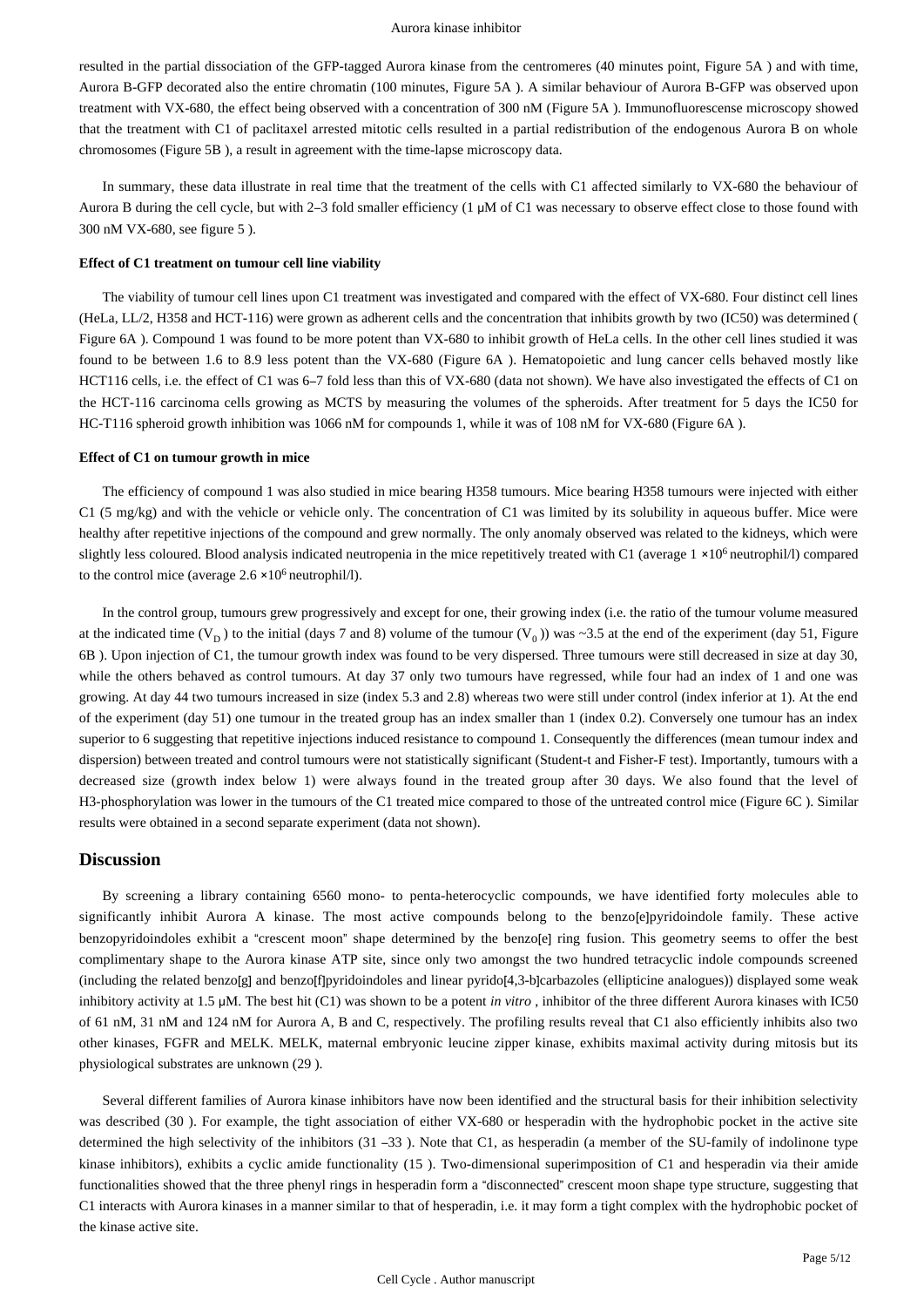C1 prevents histone H3 phosphorylation in mitotic cells. This strongly indicates that *in vivo* the main target of C1 would be Aurora B. In agreement with this, the C1 treated cells did not exhibit monopolar phenotype, which is typically observed upon efficient inhibition of Aurora A. In addition, C1 impaired chromosome alignment and segregation as well as anaphase onset. It increased significantly the ploidy of the cells and induced mitotic slippage. All these effects were observed upon ablation of Aurora B (2 , 6 ), further suggesting that *ex vivo*  the main target of C1 is this kinase. The two other strong inhibitors of Aurora kinases, VX-680 and hesperadin, were also reported to selectively target Aurora B *ex vivo* and to override the spindle checkpoint (15 , 33 ). We have also shown that both C1 and VX-680 were able to partly delocalise Aurora B kinase all over the chromosomes.

Both C1 and VX-680 efficiently prevented tumor cell proliferation. Although C1 and VX-680 have comparable *in vitro* inhibition efficiency towards Aurora kinases, the C1 antiproliferative activity was found to be between 1.6 and 8.9 folds weaker in the different cell lines studied compared to that of VX-680. The multicellular tumor spheroid (MCTS) model represents an intermediate level of complexity between cell growing as *in vitro* monolayers and solid tumours in animals. At a micromolar concentration, C1 decreased by two the spheroid volumes of HCT116 carcinoma cells growing as MCTS. The mild difference of IC50 in monolayer cultured cells compared to the spheroid model suggests a good biodisponibility of these compounds and its absence of multicellular resistance.

Furthermore, the effect of C1 was maximal (and comparable to that of VX-680) in H358 cell line, a cell line established from a very aggressive NSCLC tumour (Non Small Cancer Lung Cell). Patients bearing this type of tumours showed very bad prognoses and only a few relatively potent therapeutic agents against this type of tumours are available (34 ). With this in mind, we have further studied the *in vivo* effect of C1 on mice bearing H358 tumours. Repetitive injections of C1 were well tolerated by the animals and affected tumour growth at least for one and a half month. Note that only in few cases a decrease of the initial volume of the tumours was detected by the repetitive injections with C1 during the whole time course of the two independent experiments. This suggests that tumours escaped and became resistant to the compound upon repetitive injections.

In summary, our studies in mice revealed encouraging results with noticeable effect on a resistant model of tumours, and with few toxic effects observed so far. Benzopyridoindoles might thus be viewed as new leads for the development of Aurora kinase inhibitors that would have interesting potentials in NSCLC treatment. Combination of therapies, especially those acting via different mechanisms are proposed for improving the survival of patients with NSCLC; Aurora inhibitors, and among them Benzo[e]pyridoindole derivatives, may be included in these treatments.

# **Acknowledgements:**

The authors thank Fabienne Sirot for help in the initial phase of this work and Céline Frangia for her skilful technical assistance. We thank Dr Dimitrios Shkoufias for reading the manuscript and suggestions. Thanks to the ChemAxon company (http://www.chemaxon.com ), which has allowed the free use of the MarvinView package. T.H. was supported by a Vietnam/French program and was a recipient of an ARC fellowship. This work was supported by INSERM, ANR (Project R05075CC), ARECA and Rhônes-Alpes Canceropole CLARA (EpiProNetwork). S.D. acknowledges La Ligue Nationale contre le Cancer (Equipe labelisée La Ligue).

# **References:**

Bibliography

- 1 . Vader G , Lens SM . The aurora kinase family in cell division and cancer . Biochim biophys Acta . 2008 ; 1786 : 60 72
- 2 . Ruchaud S , Carmena M , Earnshaw WC . Chromosomal passengers conducting cell division . Nat Rev Mol Cell Biol . 2007 ; 8 : 798 812
- 3 . Sardon T , Peset I , Petrova B , Vernos I . Dissecting the role of Aurora A during spindle assembly . EMBO J . 2008 ; 27 : 2567 79
- 4 . Hannak E , Kirkham M , Hyman AA , Oegema K . Aurora-A kinase is required for centrosome maturation in Caenorhabditis elegans . J Cell Biol . 2001 ; 155 : 1109 16
- 5 . Seki A , Coppinger JA , Jang CY , Yates JR , Fang G . Bora and the kinase Aurora A cooperatively activate the kinase Plk1 and control mitotic entry . Science . 2008 ; 320 : 1655 - 8
- 6 . Lens SM , Medema RH . The survivin/Aurora B complex: its role in coordinating tension and attachment . Cell Cycle . 2003 ; 2 : 507 10
- 7 . Ditchfield C , Johnson VL , Tighe A . Aurora B couples chromosome alignment with anaphase by targeting BubR1, Mad2, and Cenp-E to kinetochores . J Cell Biol . 2003 ; 161 : 267 - 80

8 . Ditchfield C , Keen N , Taylor SS . The Ipl1/Aurora kinase family: methods of inhibition and functional analysis in mammalian cells . Methods Mol Biol . 2005 ; 296 : 371 - 81

- 9 . Sen S , Zhou H , White RA . A putative serine/threonine kinase encoding gene BTAK on chromosome 20q13 is amplified and overexpressed in human breast cancer cell lines . Oncogene . 1997 ; 14 : 2195 - 200
- 10 . Bischoff JR , Anderson L , Zhu Y . A homologue of Drosophila aurora kinase is oncogenic and amplified in human colorectal cancers . Embo J . 1998 ; 17 : 3052 65
- 11 . Giet R , Petretti C , Prigent C . Aurora kinases, aneuploidy and cancer, a coincidence or a real link? . Trends Cell Biol . 2005 ; 15 : 241 50
- 12 . Keen N , Taylor S . Aurora-kinase inhibitors as anticancer agents . Nat Rev Cancer . 2004 ; 4 : 927 36
- <sup>1</sup> 13 . Girdler F, Gascoigne KE, Eyers PA. Validating Aurora B as an anti-cancer drug target . J Cell Sci . 2006; Sep 1 119 : (Pt 17) 3664 75
- 14 . Jackson JR , Patrick DR , Dar MM , Huang PS . Targeted anti-mitotic therapies: can we improve on tubulin agents? . Nature Reviews Cancer . 2007 ; 7 : 107 17
- 15 . Hauf S , Cole RW , LaTerra S . The small molecule Hesperadin reveals a role for Aurora B in correcting kinetochore-microtubule attachment and in maintaining the spindle assembly checkpoint . J Cell Biol . 2003 ; 161 : 281 - 94
- 16 . Gadea BB , Ruderman JV . Aurora kinase inhibitor ZM447439 blocks chromosome-induced spindle assembly, the completion of chromosome condensation, and the establishment of the spindle integrity checkpoint in Xenopus egg extracts . Mol Biol Cell . 2005 ; 16 : 1305 - 18
- 17 . Harrington EA , Bebbington D , Moore J . VX-680, a potent and selective small-molecule inhibitor of the Aurora kinases, suppresses tumor growth in vivo . Nat Med . 2004 ; 10 : 262 - 7
- 18 . Fancelli D , Moll J , Varasi M . 1,4,5,6-tetrahydropyrrolo[3,4-c]pyrazoles: identification of a potent aurora kinase inhibitor with a favorable antitumor kinase inhibition profile . J Med Chem . 2006 ; 49 : 7247 - 51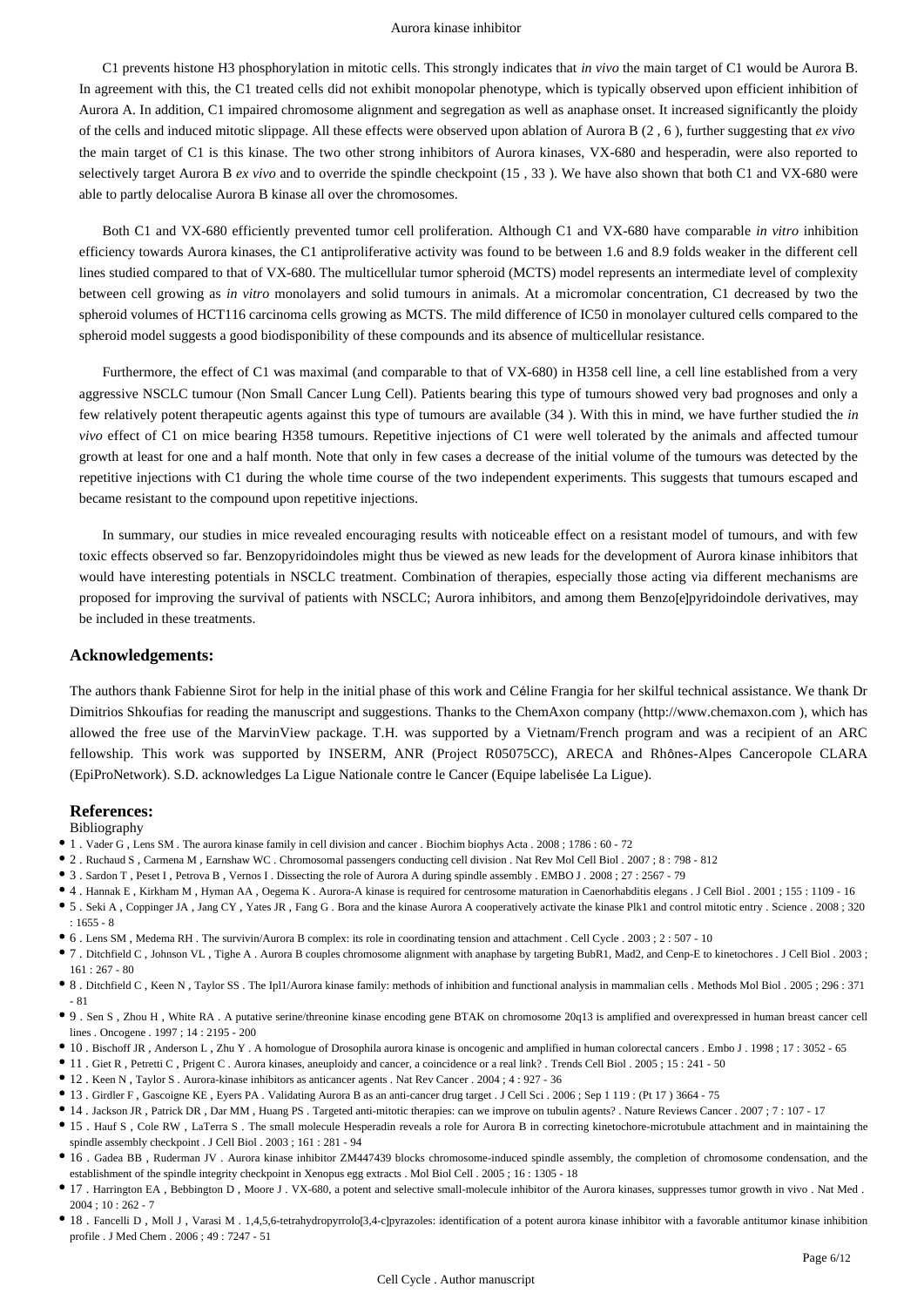- 19 . Soncini C , Carpinelli P , Gianellini L . PHA-680632, a novel Aurora kinase inhibitor with potent antitumoral activity . Clin Cancer Res . 2006 ; 12 : 4080 9
- 20 . Hoar K , Chakravarty A , Rabino C . MLN8054, a small-molecule inhibitor of Aurora A, causes spindle pole and chromosome congression defects leading to aneuploidy . Mol Cell Biol . 2007 ; 27 : 4513 - 25
- 21 . Gautschi O , Heighway J , Mack PC , Purnell PR , Lara PN Jr , Gandara DR . Aurora kinases as anticancer drug targets . Clin Cancer Res . 2008 ; 14 : 1639 48
- 22 . Bain J , Plater L , Elliott M . The selectivity of protein kinase inhibitors: a further update . Biochem J . 2007 ; 408 : 297 315
- 23 . Noronha G , Cao J , Chow CP . Inhibitors of ABL and the ABL-T315I mutation . Curr Top Med Chem . 2008 ; 8 : 905 21
- 24 . Zhang JH , Chung TD , Oldenburg KR . A Simple Statistical Parameter for Use in Evaluation and Validation of High Throughput Screening Assays . J Biomol Screen . 1999 ; 4 : 67 - 73
- 25 . Nguyen CH , Bisagni E , Lavelle F , Bissery MC , Huel C . Synthesis and antitumor properties of new 4-methyl-substituted- pyrido[4,3-b]indoles (gamma-carbolines) . Anticancer Drug Des . 1992 ; 7 : 219 - 33
- 26 . Delacour-Larose MMA , Skoufias DA , Margolis RL , Dimitrov S . Distinct dynamics of Aurora B and Survivin during mitosis . Cell Cycle . 2004 ; 3 : 1418 26
- 27 . Delacour-Larose M , Thi MN , Dimitrov S , Molla A . Role of survivin phosphorylation by aurora B in mitosis . Cell Cycle . 2007 ; 6 : 1878 85
- 28 . Del Duca D , Werbowetski T , Del Maestro RF . Spheroid preparation from hanging drops: characterization of a model of brain tumor invasion . J Neurooncol . 2004 ; 67 : 295 - 303
- 29 . Badouel C , Körner R , Frank-Vaillant M , Couturier A , Nigg EA , Tassan JP . M-phase MELK activity is regulated by MPF and MAPK . Cell Cycle . 2006 ; 5 : 883 9
- 30 . Cheetham GM, Charlton PA, Golec JM, Pollard JR. Structural basis for potent inhibition of the Aurora kinases and a T315I multi-drug resistant mutant form of Abl kinase by VX-680 . Cancer Lett . 2007 ; 251 : 323 - 9
- 31 . Cheetham GM , Knegtel RM , Coll JT . Crystal structure of aurora-2, an oncogenic serine/threonine kinase . J Biol Chem . 2002 ; 277 : 42419 22
- 32 . Bayliss R , Sardon T , Vernos I , Conti E . Structural basis of Aurora-A activation by TPX2 at the mitotic spindle . Mol Cell . 2003 ; 12 : 851 62
- 33 . Sessa F , Mapelli M , Ciferri C . Mechanism of Aurora B activation by INCENP and inhibition by hesperadin . Mol Cell . 2005 ; 18 : 379 91
- 34 . Alvarez M , Roman E , Santos ES , Raez LE . New targets for non-small-cell lung cancer therapy . Expert Rev Anticancer Ther . 2007 ; 7 : 1423 37

#### **Figure 1**

Novel Aurora kinase inhibitors identified by high throughput screening

The chemical structure and the preferential conformations of the identified eight most potent hits are presented. The inhibitory efficiency (percent of inhibition) towards the kinase domain of Aurora A for each hit at 15 μm and 1.5 μM are also shown.



| Compo und      |             |                | Inhibition (in %) |             |  |  |  |
|----------------|-------------|----------------|-------------------|-------------|--|--|--|
|                | R,          | $R_{2}$        | 15 µM             | $1.5 \mu M$ |  |  |  |
| $\mathbf{1}$   | 3-OMe<br>Et |                | 94                | 70          |  |  |  |
| $\overline{2}$ | Me          | 3-OMe          | 90.3              | 57          |  |  |  |
| 3<br>Me        |             | Н              | 87.7              | 53          |  |  |  |
| 4              | H           | 3-OMe          | 85.4              | 45          |  |  |  |
| 5              | Me          | 4-OMe          | 79.6              | 37.8        |  |  |  |
| 6              | Cl          | OMe            | 76.7              | 31.9        |  |  |  |
| 7              | Н           | OMe            | 47.4              | 18.5        |  |  |  |
| 8              | Η           | $O(CH_2)$ COOH | 43.3              | 5.6         |  |  |  |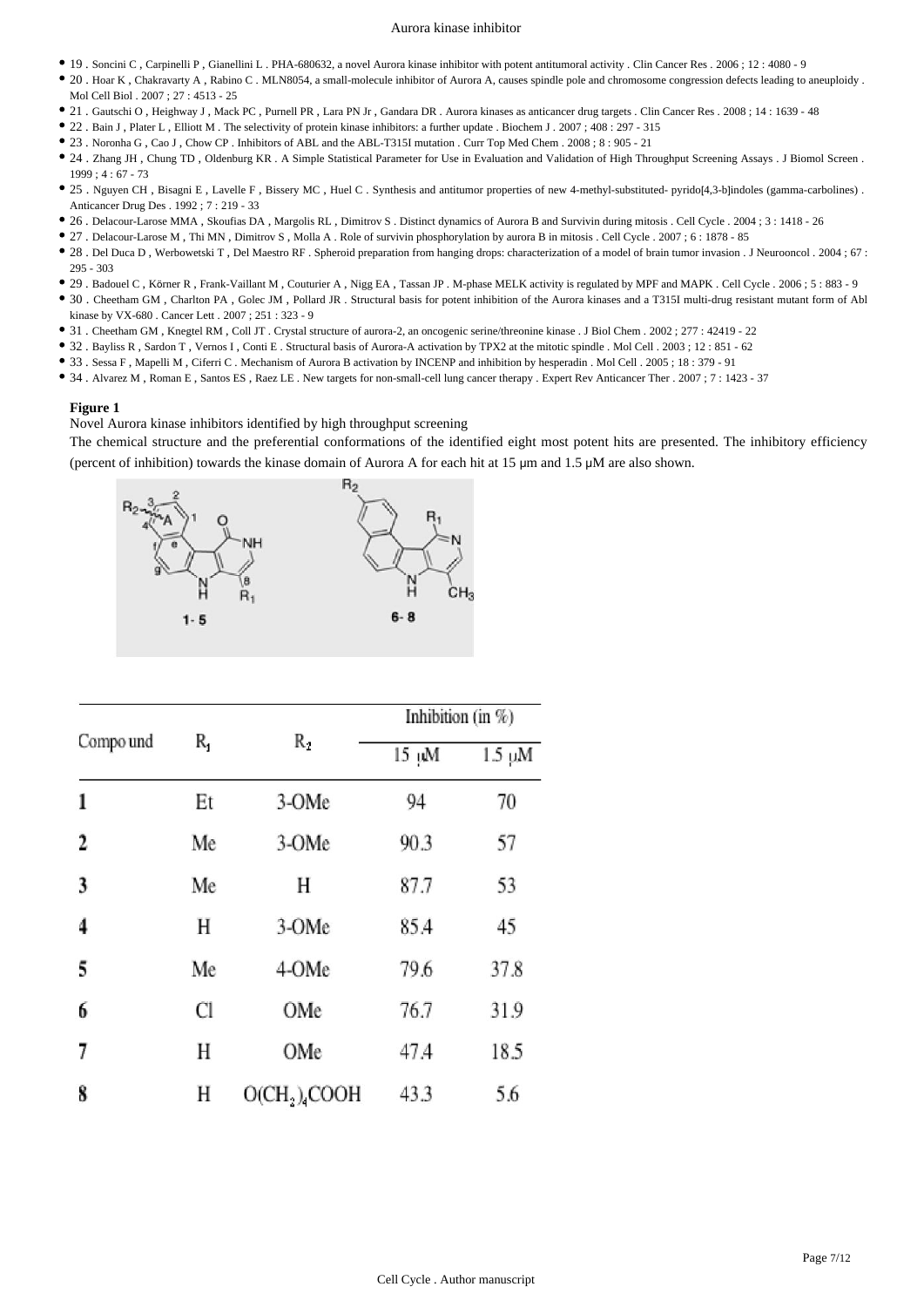Kinase inhibition selectivity of C1

(**A** ) C1 kinase profiling. 36 recombinant kinases were used in the study. The percentage of the remaining kinase activity measured upon treatment with 1 μM C1 in a solution containing 1 μM ATP is presented. Kinases, inhibited by more than 80 %, are indicated in bold. (**B** ) IC50 values for the five best kinase targets of C1. For comparison the IC50 for VX-680 for the same kinases is also shown. The measurements of IC50 for both compounds were carried out under identical conditions. (**C** ) Western blot analysis of the effect of C1 on the phosphorylation of histone H3 by Aurora A domain kinase. A kinase assay was carried out either in absence (−) or in the presence (+) of C1 (1μM) and at decreasing concentrations of ATP. Each reaction contained the same amount of histone H3. After completion of the reaction, 10 and 3 μl of the reaction mixtures containing either 10, or 5 or 1μM ATP were run on an SDS gel (for the reaction carried out in the presence of 0.4 μM ATP, an aliquot of only 10 μl was run). After blotting, the phosphorylation of histone H3 was revealed by a specific antibody against the phosphorylated histone H3.

 $\mathbf{A}$ 

| <b>Kinase</b>     | % En zyme activity | <b>Kinase</b>           | % En zyme activity |  |  |  |
|-------------------|--------------------|-------------------------|--------------------|--|--|--|
| ABL1              | 53                 | <b>FMS</b>              | 85                 |  |  |  |
| ABLI(T13S)        | 29                 | GSK311                  | 93                 |  |  |  |
| AKT2/PKBB         | 100                | <b>LCK</b>              | 39                 |  |  |  |
| AKT3              | 118                | MEK1                    | 20                 |  |  |  |
| Aurora A          | 9                  | <b>MELK</b>             |                    |  |  |  |
| CAM <sub>KI</sub> | 91                 | MST1/STK4               | 24                 |  |  |  |
| Casein kinase II  | 100                | MST2/STK3               | 23                 |  |  |  |
| CDK1/CyclinB      | 46                 | NEK <sub>2</sub>        | 55                 |  |  |  |
| CDK2/CyclinA      | 68                 | NEK6                    | 93                 |  |  |  |
| CDK4/CyclinD1     | 63                 | P38 <sub>1</sub> MAPK14 | 95                 |  |  |  |
| CHK1              | 16                 | PAK2                    | 92                 |  |  |  |
| $c-MET$           | 97                 | <b>PKA</b>              | 66                 |  |  |  |
| $c-SRC$           | 22                 | PKCo                    | 88                 |  |  |  |
| <b>EGFR</b>       | 85                 | PLK1                    | 93                 |  |  |  |
| ERK1              | 90                 | PLK <sub>2</sub>        | 72                 |  |  |  |
| <b>FGFR1</b>      | 8                  | RSK1                    | 17                 |  |  |  |
| FLT1              | 85                 | RSK2                    | 18                 |  |  |  |

 $\bf{B}$ 

| <b>Kinase</b>   | IC50(C1) | <b>IC50 (VX-680)</b> |  |  |  |  |
|-----------------|----------|----------------------|--|--|--|--|
|                 | nM       | nM                   |  |  |  |  |
| <b>Aurora A</b> | 61       | 13                   |  |  |  |  |
| <b>Aurora B</b> | 31       | 37                   |  |  |  |  |
| Aurora C        | 124      | 117                  |  |  |  |  |
| CHK1            | 262      | Sup 1000             |  |  |  |  |
| <b>MELK</b>     | 42       | 410                  |  |  |  |  |

# $\mathbf C$

| Phospho-Histone H3   |  |    |        |    |    |                         |    |     |                 |     |  |
|----------------------|--|----|--------|----|----|-------------------------|----|-----|-----------------|-----|--|
| $ATP(\mu M)$         |  | 10 |        |    |    |                         |    |     |                 | 0.4 |  |
| $Cl$ $1 \mu M$       |  |    |        |    |    |                         |    |     |                 |     |  |
| Reaction volume (µI) |  |    | $_{3}$ | 10 | 10 | $\overline{\mathbf{3}}$ | 10 | - 3 | 10 <sub>3</sub> |     |  |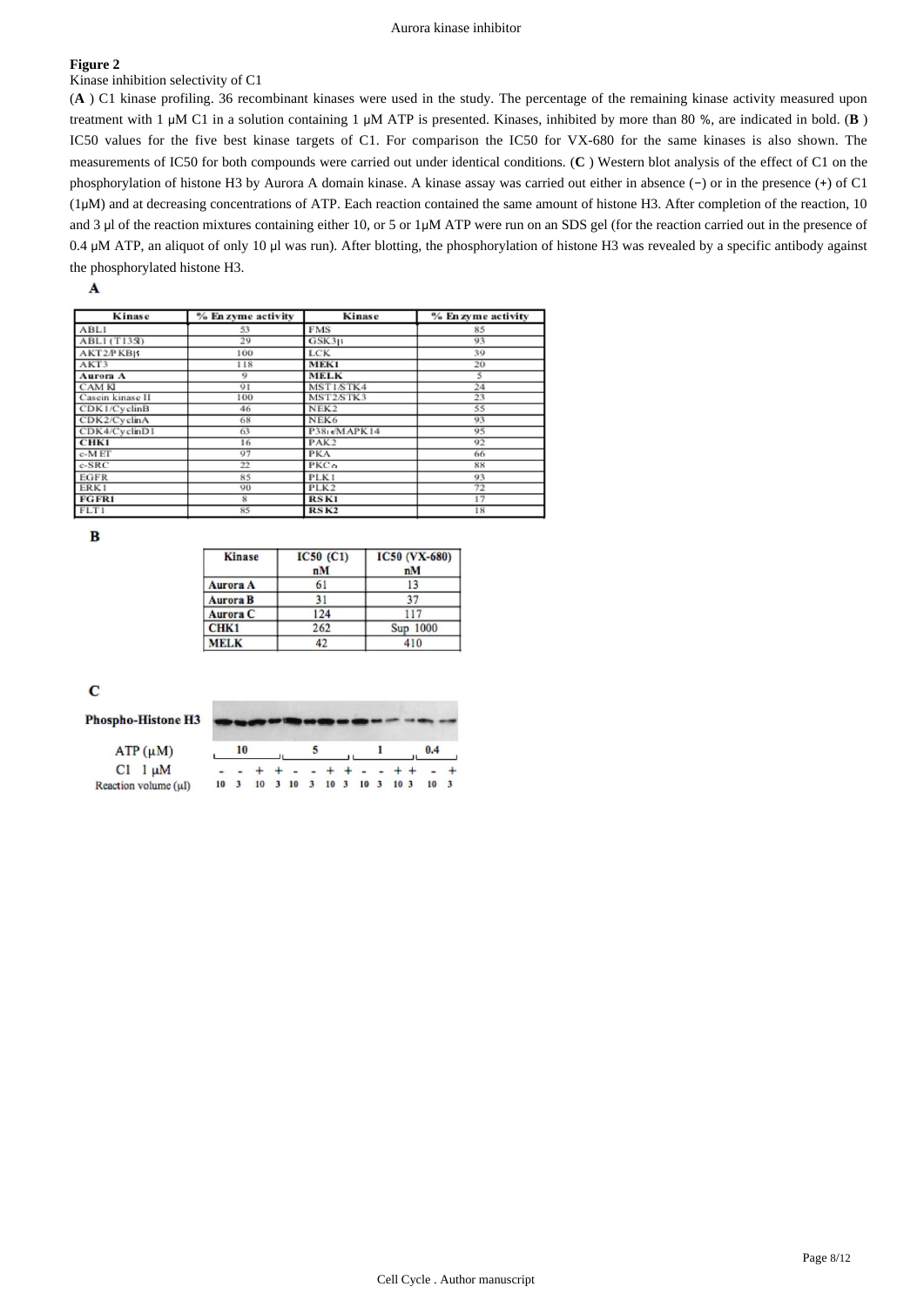# Effect of C1 in HeLa cells

**(A)** Western blot analysis of histone H3 phosphorylation. HeLa cells were incubated overnight with Nocodazole (50 nM) in the presence of either DMSO or C1 (2 μM). Cells were then collected and lysed. Identical amounts of the lysed cell samples were run on 18% acrylamide gel containing SDS. After transfer, the blot was revealed using an antibody against phosphorylated histone H3. The same membrane was also revealed using antibodies against α-tubulin and Aurora B for estimation of both the amount of loaded proteins and of mitotic cells, respectively. **(B)** Treatment with C1 resulted in perturbation of the structure of the cell nuclei. HeLa cells were incubated overnight in the presence of either C1 (2 μM) or DMSO (1%). Nuclei were stained with Hoechst 33 342 and visualized by fluorescence microscopy. Arrows indicate irregular nuclei. Similar perturbations in the nuclear structure were obtained upon treatment with 300 nM VX-680 (not shown). Bar, 5 microns. **(C)** Quantification of the data presented in (B). The percentage of irregular (lobed and polyploid) nuclei was determined in two independent experiments; 100 cells were analyzed per experiment. (**D** ) FACS analysis shows that treatment with C1 results in a dramatic increase of the amount of polyploid cells. The experiments were performed with control HeLa cells (incubated only in the presence of 1% DMSO) and HeLa cells incubated with C1 (at either 500 nM or 700 nM) for 48 hours. DNA was stained with propidium iodine and the samples were analyzed by using a Beckton-Dickinson FACS analyzer. The percentage of polyploid cells (cells with a ploidy ≥2N) is indicated on the right part of the figure.

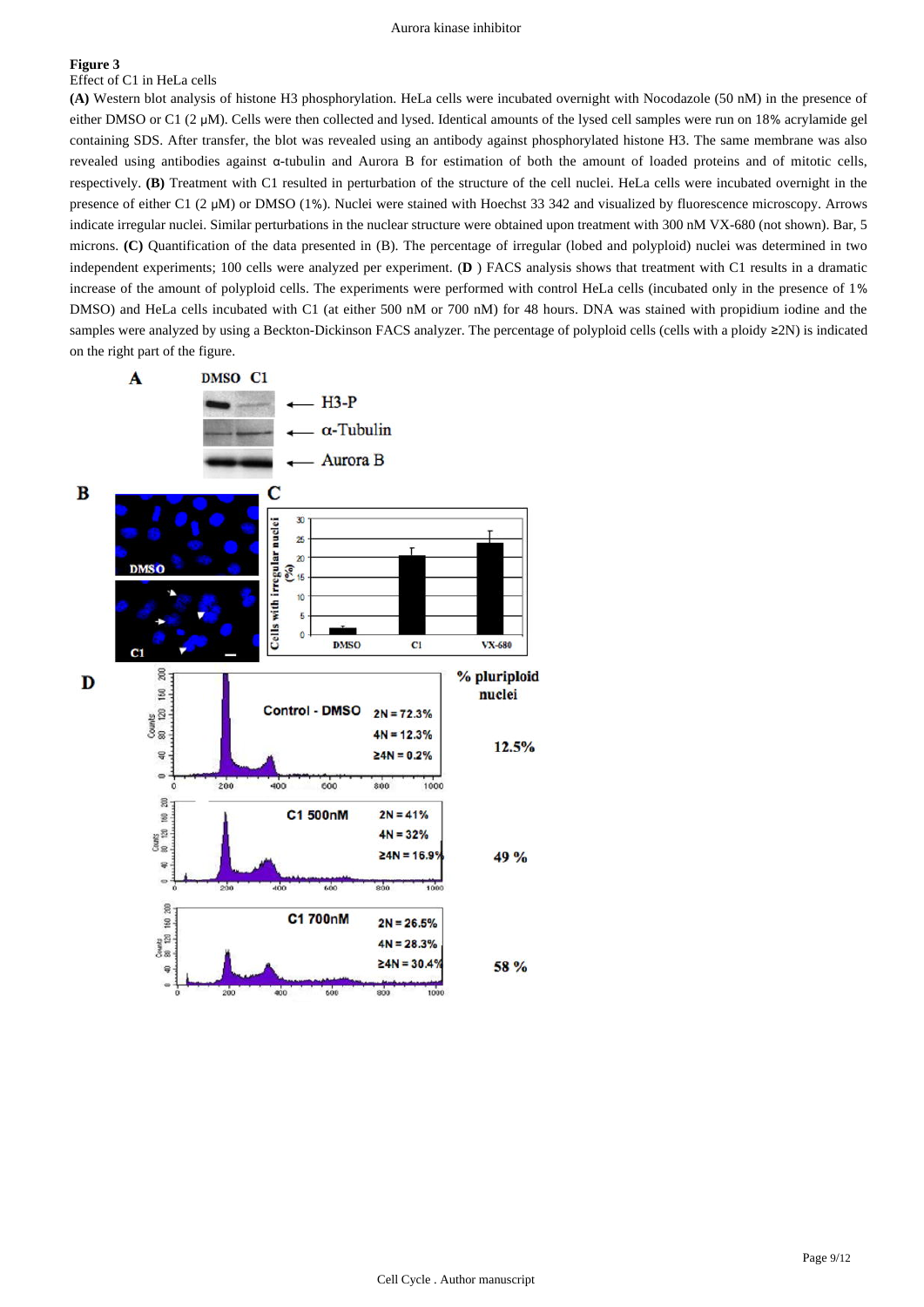# Effects of C1 on mitotic cells

(**A** ) Visualization of the phosphorylation status of histone H3 in paclitaxel (33 nM) treated cells in the presence of either DMSO or C1. H3 phosphorylation (red) was visualised by a specific antibody and DNA (blue) was stained by Hoechst 33342. Similar results were obtained with VX-680 (not shown). The bar, 5 μm. (**B** ) Quantification of the data presented in (A). 500 cells were analysed in each experiment and the data of two independent experiments are shown. (**C** ) Treatment with C1 induces mitotic slippage. HeLa cells were arrested in mitosis by overnight incubation in paclitaxel (33 nM). The cells were then incubated with the indicated concentrations of C1 for two additional hours and fixed. Mitotic and polyploid cells were scored. ~100 nuclei were analysed in two different experiments; grey, mitotic cells; black, cells with polylobed nuclei. (**D** ) Time-lapse microscopy of a stable mitotic HEK-293 cell expressing GFP-H2A histone fusion. (**E** ) Time-lapse microscopy of C1 treated mitotic HEK-293 cells stably expressing GFP-H2A. C1 (1 μM final concentration) was added to the overnight paclitaxel (33 nM) treated cells and then the behaviour of the cell was continuously imaged. Representative photos, made at the indicated time points, are shown. The first, second and third rows present the fluorescent GFP signal, the transmission signal and the merge signal, respectively. The bar, 5 μm.

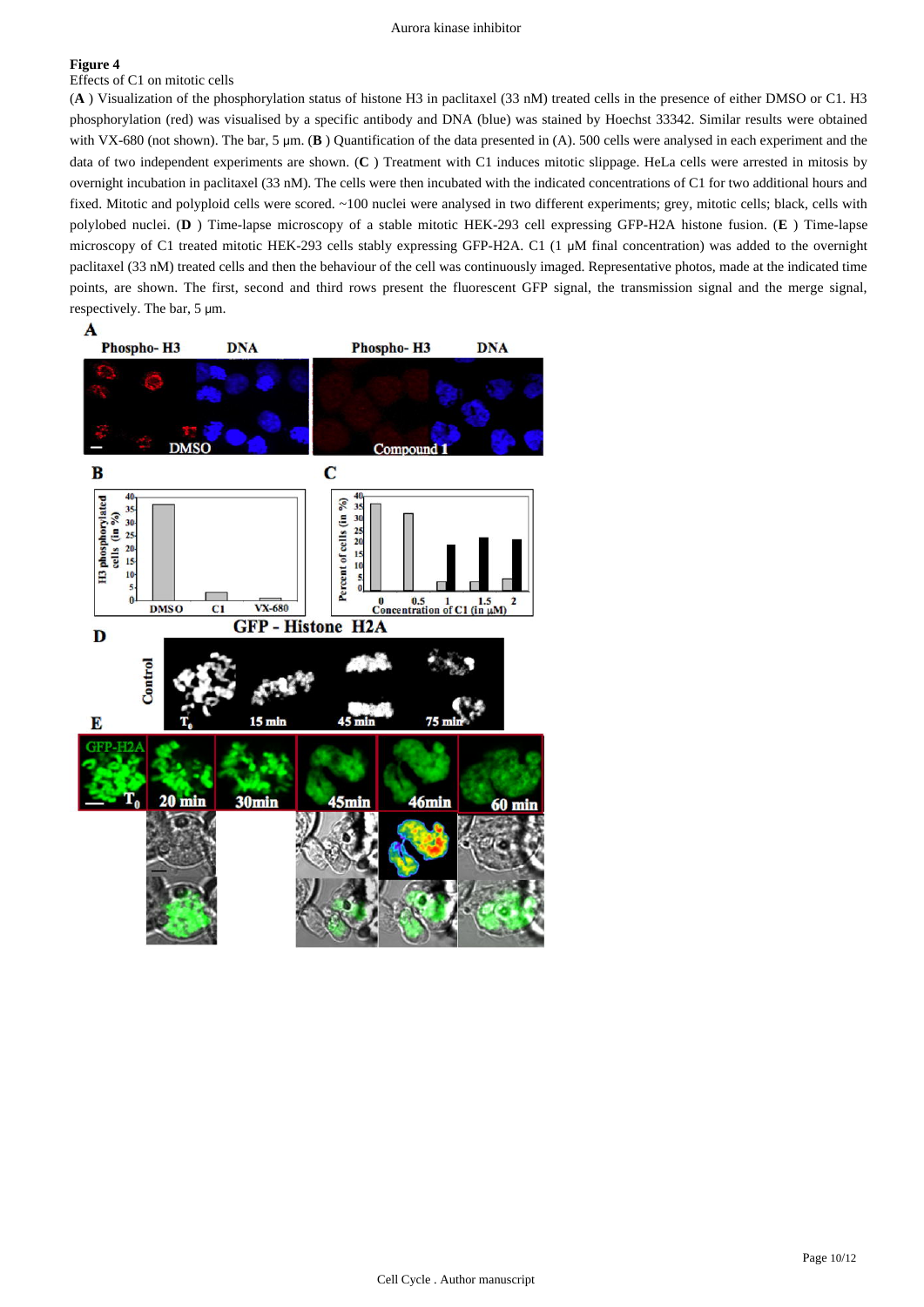### C1 induces the redistribution of Aurora B

(**A** ) Time lapse microscopy of a mitotic stable HeLa cells expressing Aurora B-GFP fusion in the absence (control) or the presence of either C1 (at 500 nM or 1 μM) or VX-680 (300 nM). The compounds were added to the cell culture and then the behaviour of the cells was continuously imaged. Representative photos, made at the times indicated, are presented. Note that both C1 and VX-680 delayed mitosis onset. In addition, the treatment with 1 μM C1 as well as with VX-680 resulted in a partial delocalization of Aurora B-GFP on the entire chromosomes. (**B** ) C1 treatment induces also the redistribution of endogenous Aurora B. Overnight paclitaxel (33 nM) treated HeLa cells were incubated for two hours with C1 (1 μM), fixed and analyzed by immunofluorescence microscopy. The localization of Aurora B (red) was detected by anti-Aurora B antibody. DNA (blue) was stained by Hoechst 33342. Note that the strictly punctuated pattern (exclusively centromeric localization) of Aurora B in the control (paxitaxel) cells is no longer observed in the C1 treated cells. Aurora B being partly diffused on chromatin.